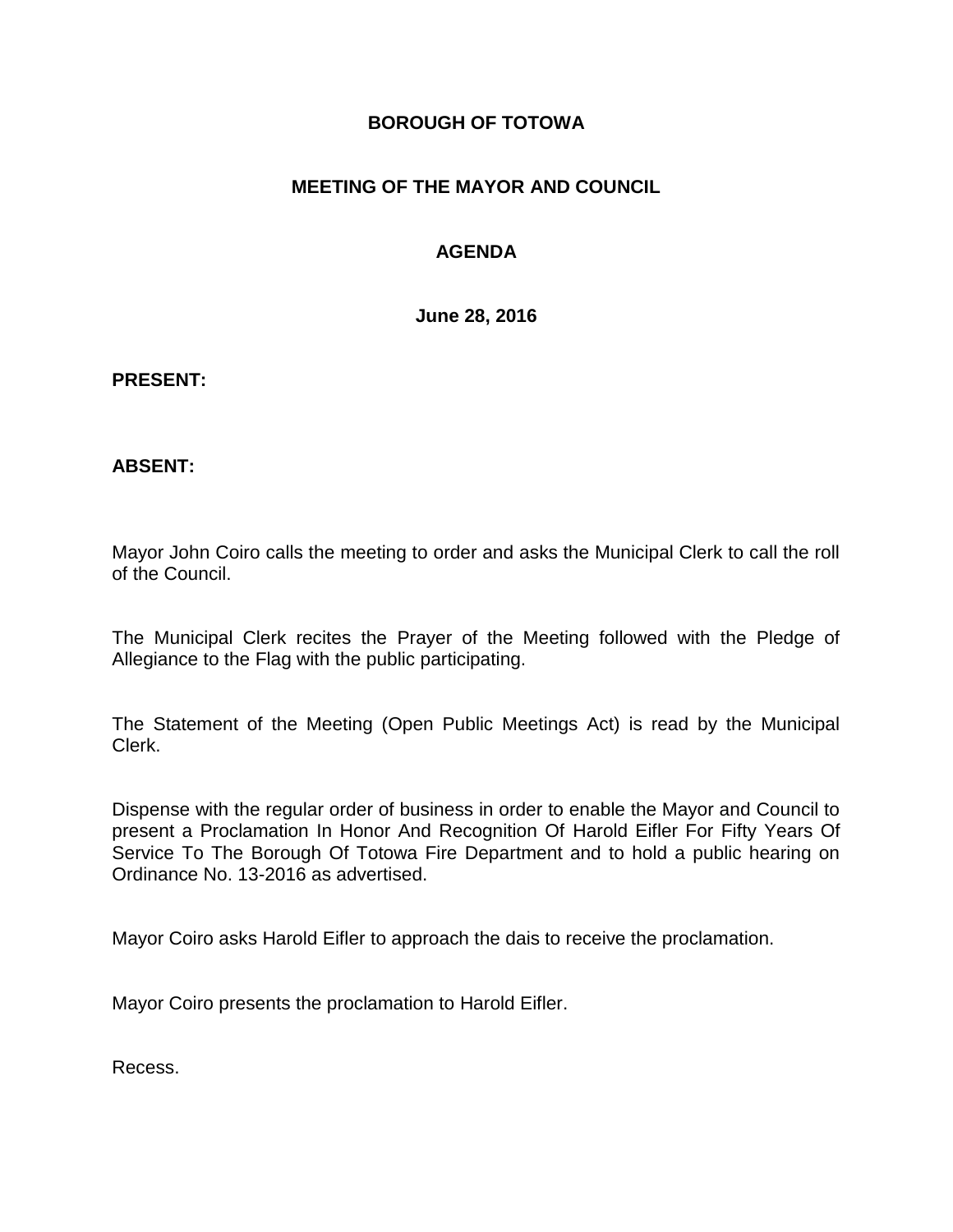The Municipal Clerk announces that Ordinance No. 13-2016 has been advertised for public hearing for Tuesday, June 28, 2016.

The Municipal Clerk reads the legal notice and the title of Ordinance No. 13-2016 (Capital Ordinance For Tennis Court).

Open public hearing.

Mayor Coiro asks if any citizens wish to be heard on Ordinance No. 13-2016.

### **CITIZENS HEARD:**

Close public hearing.

The Municipal Clerk reads Ordinance No. 13-2016 by title.

Adopt Ordinance No. 13-2016.

Revert to the regular order of business.

Report from Members of the Council, Municipal Clerk and Municipal Attorney.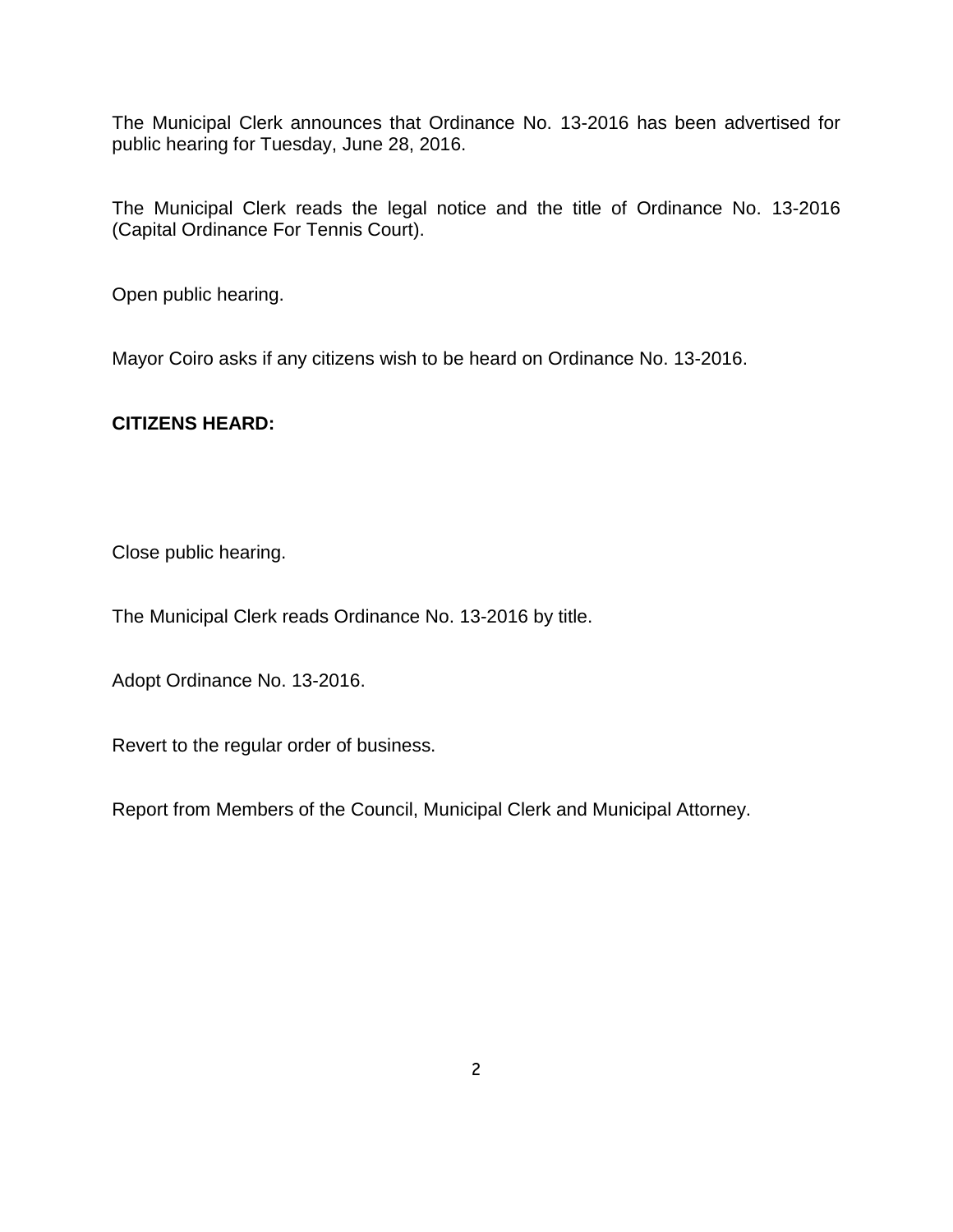Minutes of the Mayor and Council for the meeting of June 14, 2016.

### **COMMITTEE ON FINANCE: PICARELLI, D'ANGELO, FONTANELLA.**

Resolution No. 2016-14 for the payment of bills.

## **COMMITTEE ON PUBLIC SAFETY: PUGLISE, FONTANELLA, BUCHER.**

Resolution Authorizing The Borough Of Totowa Towing List For The 2016/2017 License Term.

### **COMMITTEE ON PUBLIC WORKS: D'ANGELO, PUGLISE, ANDRIANI.**

Recommendation of the Committee and resolution to award the contract/reject the bids for the Supervisory Control And Data Acquisition (SCADA) System.

Resolution Authorizing Additional Environmental Services For 31 Norwood Terrace For The CDBG-DR Program.

### **COMMITTEE ON ENG. & PUB. PROPERTY: FONTANELLA, ANDRIANI, D'ANGELO.**

Authorize the Borough Clerk and Borough Attorney to prepare the specifications and advertise for the receipt of bids for the Acquisition of Street Lamp Decorations.